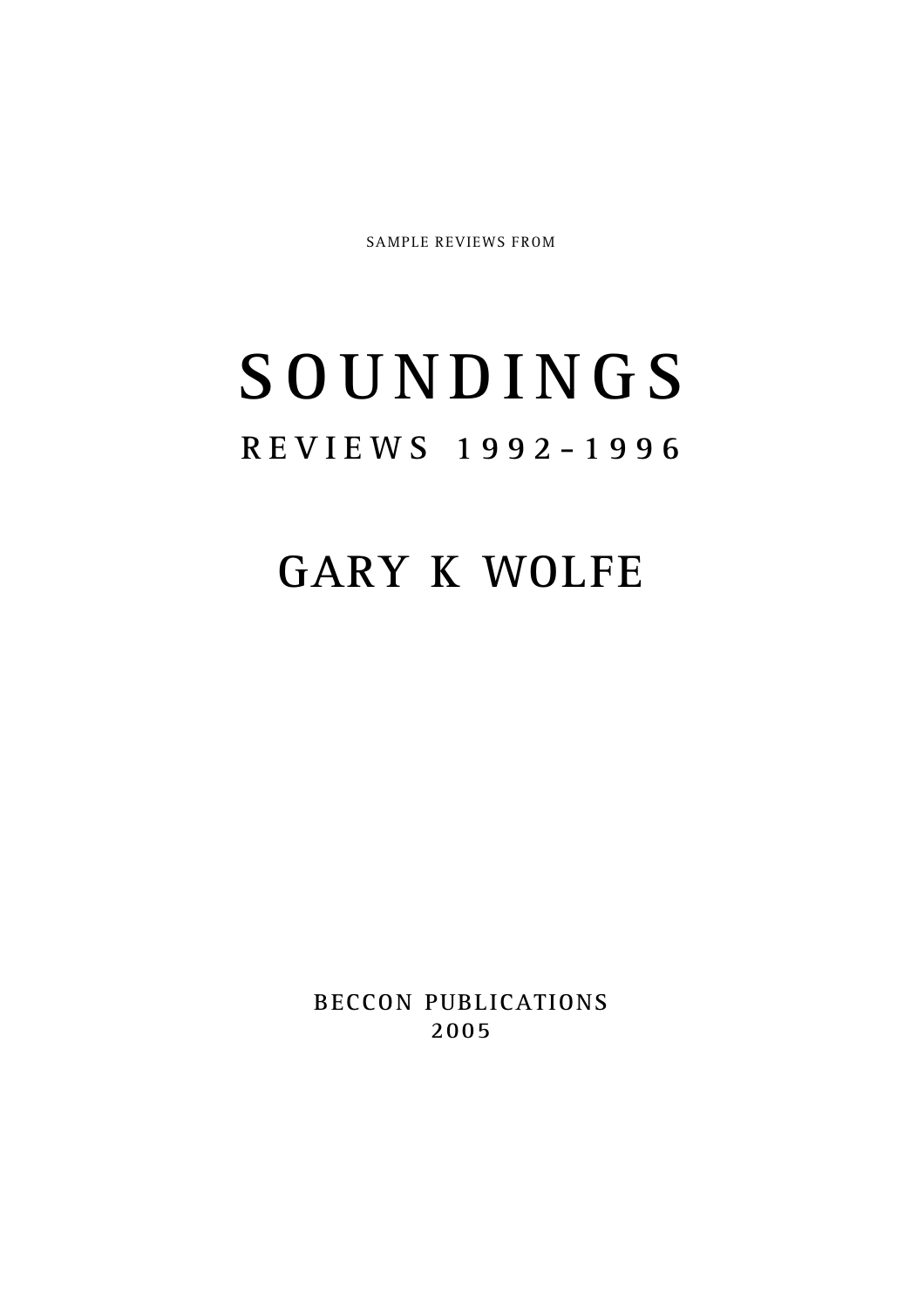### **— October 1993,** *Locus* **#393 —**

**\_\_\_\_\_\_\_\_\_\_\_\_\_\_\_\_\_\_\_\_\_\_\_\_\_\_\_\_**

*The Norton Book of Science Fiction: North American Science Fiction, 1960-1990* ~  $\sim$  edited by Ursula K. Le Guin & Brian Attebery; Karen Joy Fowler, consultant

The more opinionated SF readers — those for whom an anthology is by definition a collection of the wrong stories — will find in *The Norton Book of Science Fiction* a target as big as a barn door. The authoritative combination of the names Norton (familiar to everyone who's ever taken an undergraduate literature survey) and Le Guin (familiar to everyone, period) give the book an unusually high profile both in and out of the SF community, as well as a good chance of staying in print and showing up in a lot of classrooms. You can already hear the litany of potshots to come: Writers Wrongfully Omitted, Writers Inexplicably Included, Writers Justly Included But Who Have Done Better Stories, Writers Included For the Sake of Political Correctness, Writers Included To Avoid The Appearance of Political Correctness, Writers You Never Heard Of But Who Are Bumping Writers You Admire, Writers Included By Special But Unstated Privilege, etc., etc. So the first thing we should try to establish is what the book pretends to be and what it does not pretend to be.

It does not pretend to be a definitive historical or typological anthology of SF. Le Guin makes this clear in her long and very intelligent introduction, and the title underlines it. Those vast historical collections you read in school were Norton *anthologies*; this is only a Norton book, although the distinction will likely be lost on most readers. (A similar fine line characterized Tom Shippey's *Oxford Book of Science Fiction Stories* last year, which stopped short of calling itself the *Oxford Book of Science Fiction*.) The subtitle narrows the range even further: "North American Science Fiction, 1960-1990" (a half-dozen Canadian stories justify the "North American"). The putative reason for such restrictive coverage was simply to make the size of the book manageable, although 67 stories seems pretty roomy by most standards. Furthermore, more than half the stories date from 1981 or later, which suggests that the collection really is a generous overview of contemporary American literary SF. Taken in that more modest light, it's unarguably first-rate.

Ah, but there is that conditional "literary," which again carries the whisper of guns being drawn. Le Guin does not specifically characterize the selections as such in her introduction, but it's clear from the selection and from the editorial assumptions Le Guin outlines that she and her co-editors share a particular, more or less postmodern view of SF. SF is a literary tradition as broad as that of realism, Le Guin argues, but it draws on both realistic and fantastic narrative techniques to tell stories which refer, implicitly or explicitly, to the "mythos of science and technology."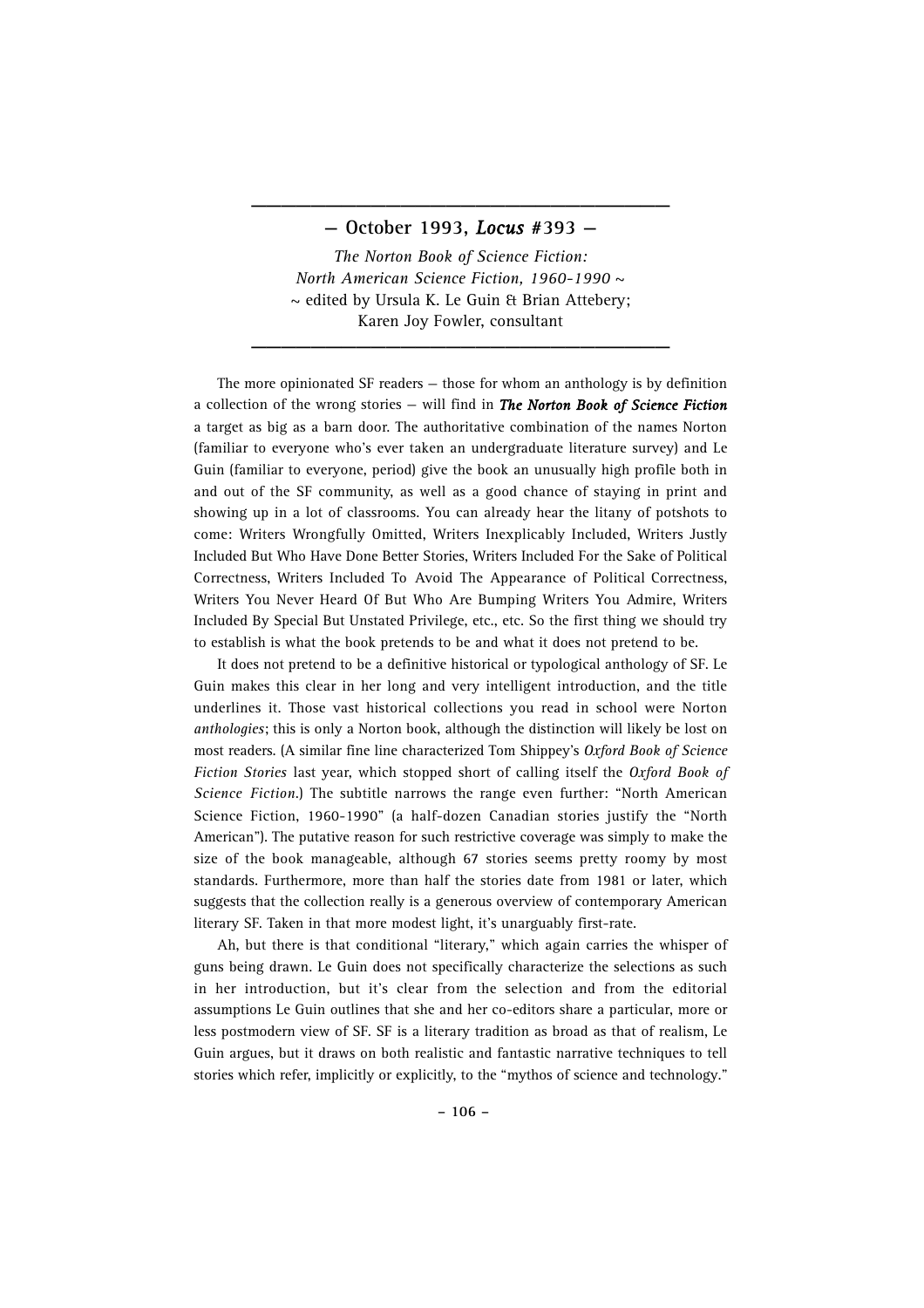Quoting co-editor Brian Attebery's *Strategies of Fantasy*, she sees the scientific world-view as a "megatext" or "nourishing medium" in which SF stories take place.

This seems innocent enough, but it produces a radically different view of the field than you get from the Big Anthology from an earlier era, Healy and McComas's *Adventures in Time and Space*. That collection, drawn almost entirely from a single decade of *Astounding* when the short story was the principle medium of SF, showcased work in which the Idea came first, and the narrative followed — stories governed more by metonymy than by metaphor. Only a handful of stories in *The Norton Book* — perhaps those by Dick, Bear, James H. Schmitz, Poul Anderson, Octavia Butler, and Andrew Weiner — could remotely have made sense in that collection. Today, in a field in which novels and novellas very nearly outnumber short stories and from which consensus has long since evaporated, even the possibility of trying to represent SF in such a collection is problematical. Thus the cutoff date of 1960, when Le Guin tells us SF "changed" because both readers and writers gained new sophistication and new consciousness. In other words (mine not theirs), metaphor trumps metonymy.

If the Campbellian ethos is pretty much invisible in *The Norton Book*, then it seems entirely reasonable to ask what has replaced it. A handful of more-or-less traditionally canonical authors set the stage for the collection, and three of these — Cordwainer Smith, Philip K. Dick, and Fritz Leiber — are singled out for special praise in Le Guin's introduction. Smith (represented by "Alpha Ralpha Boulevard") pioneered the morality play in ultra-exotic settings, which shows up here in stories by Bunch, Lafferty, Gene Wolfe, Suzette Haden Elgin, Michael Coney, and a few others. Dick (represented by "Frozen Journey") may not have invented the notion of reality-slippage, but he certainly made it a convention, and it's featured in various ways in stories by Ellison, Gibson, Shiner, Crowley, and Eileen Gunn. Leiber, whose "The Winter Flies" stretches even the editors' generous notion of what SF includes, is rapidly emerging as one of the pioneers of the whole notion of literary SF. (Leiber's "Coming Attraction" — far too old to include — seems to haunt several of the grittier stories in the book, and Bruce Sterling's "We See Things Differently" reads almost like a 1980s revisioning of it.)

Other old masters seem to set certain tones, too. Theodore Sturgeon's alienated children and outcasts show up not only in his own "Tandy's Story," but haunt well over a dozen other stories, more if you include the various portrayals of women as outsiders by Tiptree, Russ, Elgin, and others. Pohl's "Day Million," though perhaps not particularly characteristic of his own fiction, heralds further explorations of media culture by Andrew Weiner, Malzberg, Sheckley, Gibson, Shiner, Michael Bishop, and Candace Jane Dorsey. Several other stories carry echoes of writers not present: Delany's "High Weir" suggests Bradbury's humans-as-Martians, and the alternate science history of Howard Waldrop's ". . . the World, as we Know 't" suggests Farmer's "Sail On, Sail On".

Recent SF's preoccupation with history is represented not only by Waldrop, but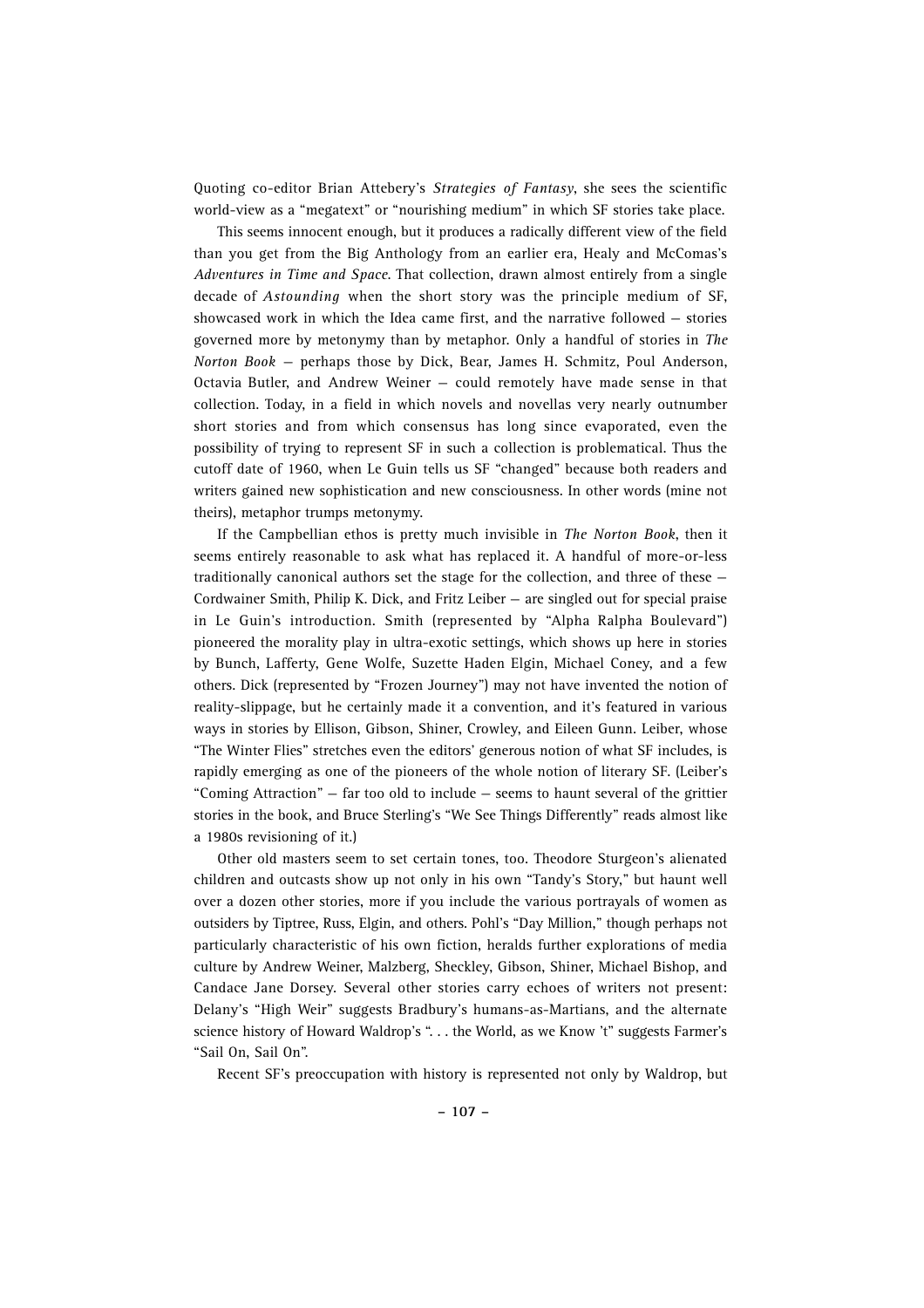by Kim Stanley Robinson ("The Lucky Strike"), Connie Willis ("Schwarzchild Radius"), Paul Preuss ("Half-Life"), and John Kessel ("Invaders"). The Preuss and Willis stories also form a group with other stories which use science metaphors to illuminate character relationships, most notably Edward Bryant's "Precession" and Gregory Benford's "Exposures." A few other patterns emerge as well: feminism and sexual identity (which includes Michael Blumlein's "The Brains of Rats" as well as authors I've already mentioned); conflicts with native cultures (Kessel, Resnick's "Kirinyaga," Card's "America," Diane Glancy's "Aunt Parnetta's Electric Blisters"); even SF itself (in Kessel, Eleanor Arnason's "The Warlord of Saturn's Moons," and Gibson's "The Gernsback Continuum").

One nagging question is whether teachers assigning this book or their students (or any readers generally unfamiliar with the field's history) will be able to detect such patterns, or to discern any sort of meaningful context for what is essentially an ahistorical portrait of the field. Gone are the easy dichotomies that made the old SF seem manageable. There are no epics of technological optimism here — but nor are there any tales of nuclear doom. What was once a literature of heroes and villains here seems overrun with outcasts, victims, and invaders; it is, if anything, a literature of confrontation. Environments once ripe for eminent domain now fight back (ironically, the story that portrays this most directly is also one of the more traditional SF pieces in the book — James H. Schmitz's "Balanced Ecology"). If it's hard to find a center in all this, it may be simply that SF doesn't really have a center anymore, and doesn't seem to want one much.

One thing the editors deserve considerable credit for is a great deal of winnowing and a fiercely independent judgment. Out of 30 years of stories, they've included only two Hugo winners (Butler's "Speech Sounds" and Resnick's "Kirinyaga") and two Nebula winners (Silverberg's "Good News from the Vatican" and Kress's "Out of All Them Bright Stars"). I counted fewer than a dozen stories which had appeared in the Dozois annuals of the 1980s, none which overlap with his *Legend Book of Science Fiction* (which covers a similar period and includes many of the same authors), and only one (Blish's "How Beautiful with Banners") which is also in Shippey's Oxford *Book of Science Fiction Stories*. This selection of stories not often anthologized, together with Le Guin's useful and important introduction, are more than enough to suggest that the book probably ought to be on the bookshelf of every reader concerned with the shape of modern  $SF - it$  just shouldn't be the only  $SF$  book on that shelf.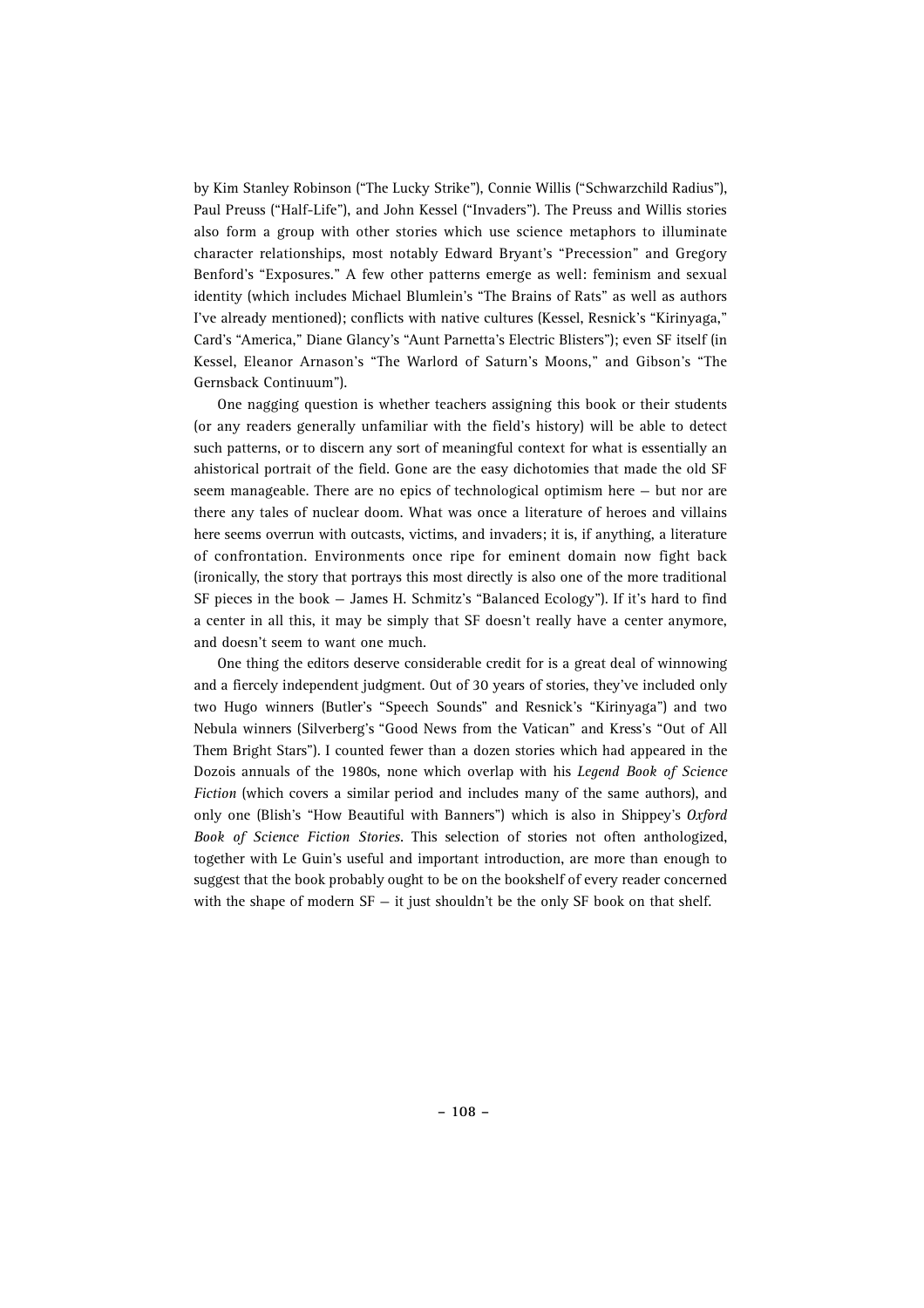#### **— November 1994,** *Locus* **#406 —**

**\_\_\_\_\_\_\_\_\_\_\_\_\_\_\_\_\_\_\_\_\_\_\_\_\_\_\_\_**

Red Dust  $\sim$  Paul J. McAuley

At first, Paul J. McAuley's *Red Dust* looks like it's going to be just another novel about Elvis-worshipping Chinese Martians. Some centuries after Martian colonization (first by Americans, later by Chinese with the aid of Tibetan labor), terraforming has led to a breathable atmosphere, a certain amount of free water, and a variety of genetically-engineered native species. But now the terraforming project has been abandoned, under the influence of a shadowy but powerful government called Earth's Consensus, which has pretty much grown hostile toward organic life in general, which it views as all but obsolete in the new age of artificial intelligences and computer-encoded personalities. Opposing this decision are "Sky Roaders" and asteroid-based anarchists, who would like to wrest control of Mars from its aging Chinese rulers, the Ten Thousand Years, and restore the terraforming process.

Wei Lee works as an agronomist at a rural settlement called Bitter Waters, where he passes time listening to mysterious broadcasts from the region of Jupiter from someone claiming to be the King of rock 'n' roll. Although fearful of his powerful great-grandfather, he hopes to eventually learn from him what happened to his parents, who disappeared in some sort of political disgrace; his only aid is an AI "librarian" who appears to him in his dreams. But an opportunity seems to present itself when he rescues a crashed anarchist, Miriam Makepeace Mbele, who turns out to be a clone harboring various "fullerene viruses" that give the host all sorts of powers, from enhanced vision to super-acceleration to the possibility of surviving in other bodies. Convinced to escape with Mbele, Lee embarks on a series of adventures that take full advantage not only of the utopian and technological potential of this subgenre, but also of the flat-out adventurousness of Edgar Rice Burroughs and the playful inventiveness of Stanley Weinbaum. Captured by mad computer-controlled monks in an abandoned Tibetan lamasery, Lee barely escapes with his life — and with that of Mbele, partially transferred to him by the viruses when she gives him a kiss before dying. He takes up with a band of yak-herding cowboys (making this the second novel this month to feature a trail drive; have to keep that in mind when it comes time to sum up the year's trends) and makes his way to Xin Beijing, the sprawling capital — where he is received as a god by a group of fisherfolk who get their nanoviruses from dolphin-like creatures. After fomenting a revolution there, Lee sets out for the highest mountain on Mars, called here Tiger Mountain, where he meets his final destiny  $-$  and finds out who Elvis really is  $-$  in a conclusion that almost reads like an intelligent version of the ending of *Total Recall*.

McAuley draws on a wide variety of SF sources — Mars adventures, nanotechnology, artificial intelligence, virtual reality, terraforming - while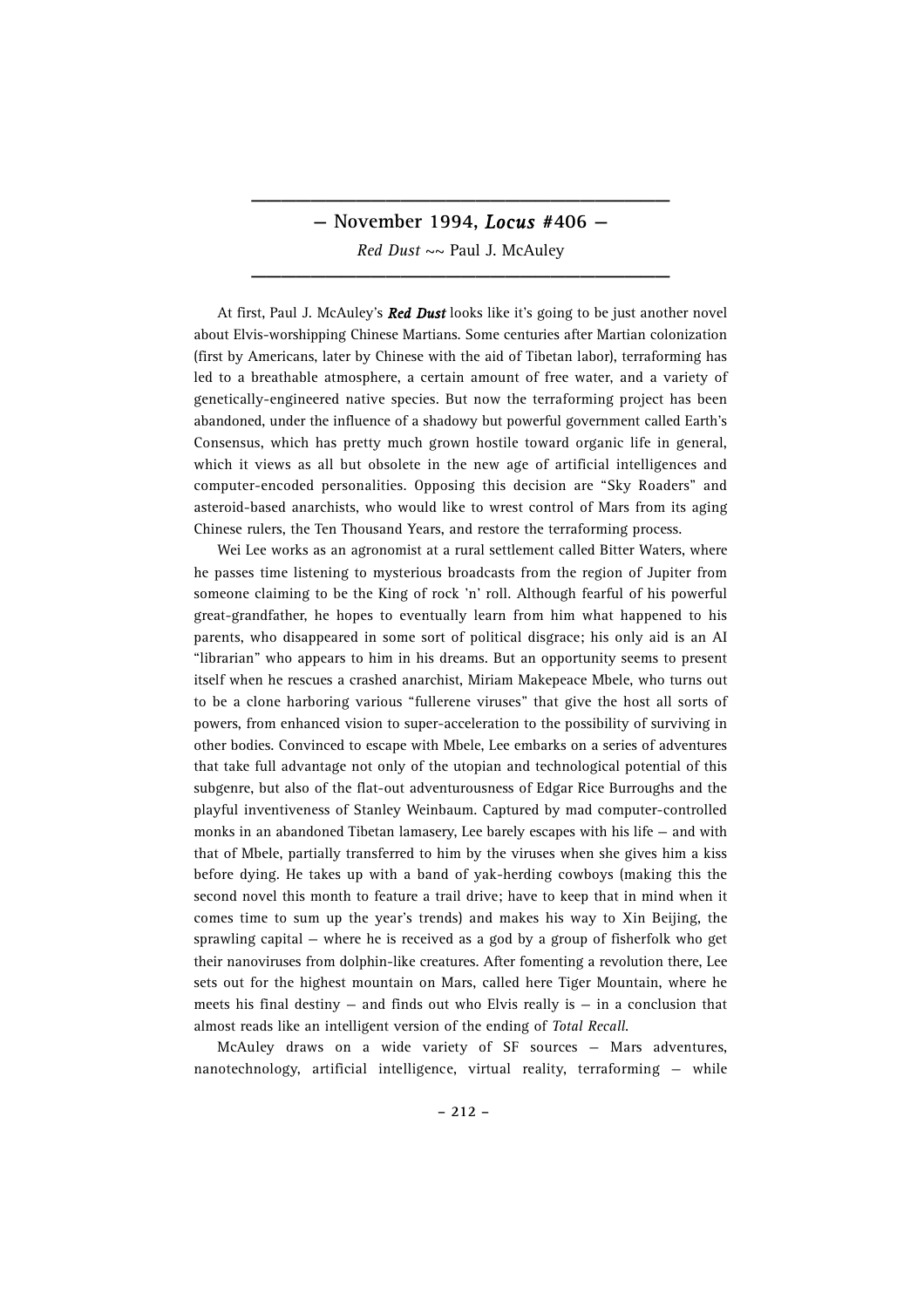maintaining firm control of both his narrative and the consistency of his complex environment. While the political intrigues, the debates over terraforming, and the historical background invite us to consider the book in light of other recent Mars novels by Robinson, Bear, Bisson, Bova, and others, it's clear that McAuley is up to something quite different from any of these. His Mars is not only a convincing hard-SF environment, but the kind of playground for adventure and imagination that it was for the writers who first discovered it (in fact, McAuley's nanotech, VR, genetic engineering, and artificial intelligence would be enough to rationalize even Burroughs' more farfetched daydreams, and in her own way McAuley's Miriam Makepeace Mbele is a distant descendant of Dejah Thoris.) A small example: while on the run in the desert, Lee hides out from a storm in the eyesocket of a gigantic skull, the remains of an ancient failed effort to introduce genetically engineered "archiosaurs" to Mars. Burroughs would have been proud of the sheer wonder invested in such a detail, but in McAuley, it makes sense.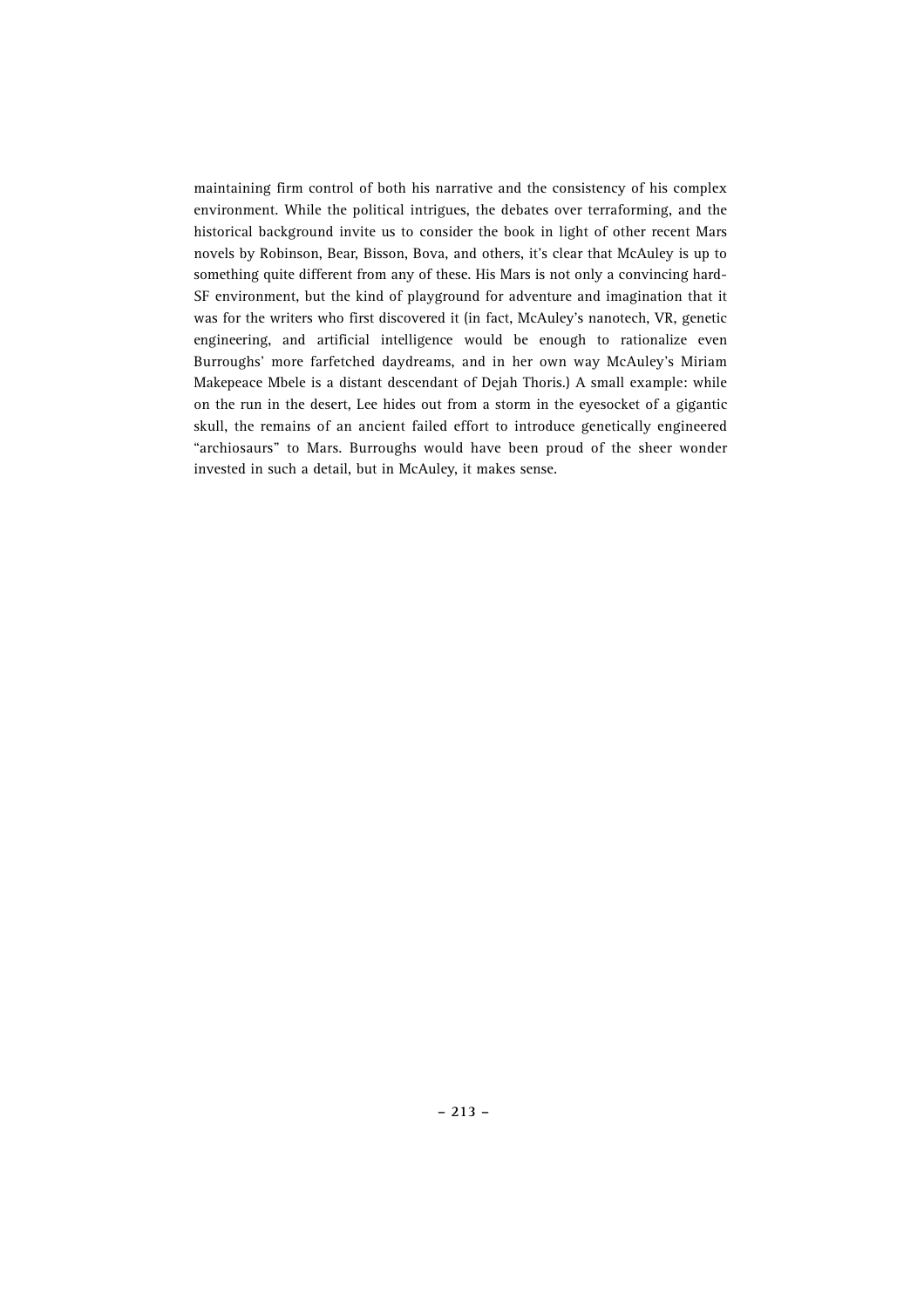### **— October 1996,** *Locus* **#429 —**

**\_\_\_\_\_\_\_\_\_\_\_\_\_\_\_\_\_\_\_\_\_**

*Idoru* ~~ William Gibson

William Gibson's most famous sentence remains his first: "The sky above the port was the color of television, tuned to a dead channel." Knowing when he's on to a good thing, Gibson doesn't let us out of his new novel *Idoru* until we've seen a sky like a "paint-chip submitted by the contractor of the universe," a sky "like motherof-pearl," a sky crawling with "oil-slick colors," a "serious sky," a "gasoline sky," endless gray skies that are pressing down, and at least one rare sky that's "beautiful but empty . . . like pale turquoise." Mostly, the skies are rainy, and the rain generally ends up in greasy puddles on streets, casting distorted reflections of neon lights in seedy retrofuture cities. In short, Gibson knows his territory, and it's a territory as distinctive — and by now as familiar — as that of Hammett or Chandler. But for all its sardonic edginess, Gibson's world is seldom quite as tough or ruthless as those of his hardboiled ancestors, and never as heroic. When he shifts fully into hardboiled mode — as he does toward the conclusion of *Idoru* — the result is deliberately comical, as much parody as *hommage*. It may be that all the grimness and the glitz have caused readers to overlook the considerable wit underlying Gibson's deadpan hipness, but in *Idoru* it's impossible to ignore.

Like *Virtual Light*, *Idoru* is more user-friendly, and thus more likely to appeal to a broader mainstream audience, than the earlier novels. Instead of a complex multilevel plot involving worldwide conspiracies, we get a simple two-track narrative focusing on a problem of daunting tabloid triviality: why has the lead singer of the rock band Lo/Rez announced his intention to marry an *idoru*, or computer-generated "idol singer"? (These artificial-personality media stars are compared to similarly constructed "synthespians" in the movies.) Instead of burned-out cyberjockeys, we get a spunky teenage fan from Seattle and a grown-up orphan whose youthful exposure to an experimental drug has given him a kind of psychic ability to perceive "nodal points" in vast fields of information, making him a useful data detective. And instead of brutal shadowy villains, we get B-movie molls and gunsels.

The young rock fan Chia has been sent to Tokyo by her chapter of the Lo/Rez fan club to make contact with the local chapter and get to the bottom of the rumor that Rez intends to marry a data construct, or "software agent," named Rei Toei. The detective, Colin Laney, who had established a reputation with Slitscan (a kind of reality-TV program turned international megacorporation), is hired for a similar mission — to examine Rez's data fields in order to get clues to his intentions. Exactly why all this is important to anyone is unclear, but skewed perspectives are an important part of the Gibson universe. As Laney moves through theme bars devoted to Kafka or chewing gum, landscapes of Giger-like nanotech buildings, or a decadent